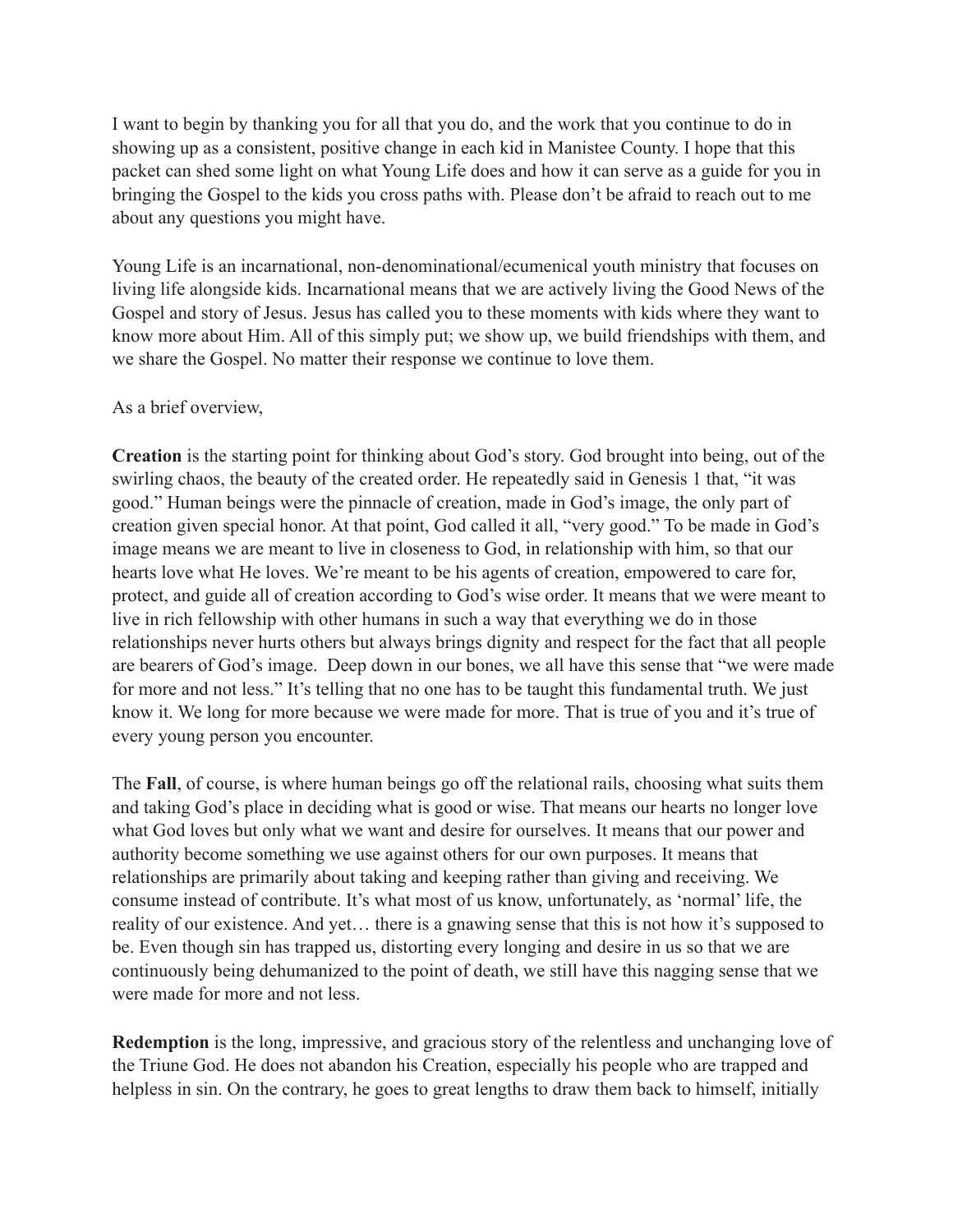through forming his people Israel who were meant to be a light to the whole world. Ultimately, this was accomplished through the work of his son Jesus Christ who was, in himself, the light of the whole world.

The work of Jesus is about his announcement of a kingdom, a new way of life, that actually sounded a lot like the original way of life in the Garden. Through his sacrificial death, we are freed from the bondage of sin that has trapped us in the 'normalcy' of a dehumanizing life. Through the power of his resurrection, we are freed unto a life of wholeness where creation begins to be restored to its original order and humans begin to reclaim their role as God's imagebearers.

**Restoration** is the final act in the story and it is the promise that God will one day complete the work he has begun, "making all things new." [Rev 21:5] He is doing that renewing work now and has the power and will to bring it to its fullness. It means that not only will every injustice be made right and every pain comforted, but every tear will also be wiped away. It means that the earth will be filled full (fulfilled) with joy and delight. A clear understanding of the restoring work of God is important because it gives redeemed human beings a vision for the mission of image-bearing. Now, because of the Holy Spirit in us, we get to join in with God in his restoring work.

In Gospel conversations with kids, we may not use the language of, "**Creation**, **Fall**, **Redemption**, and **Restoration**," very often. It's typically not the language they use in describing their own story. However, they still know in their bones the basics of those words because they were created in the image of God. It's the story they were made for. How can we explain it in terms they understand?

If a kid is interested in learning more about God, or begins asking questions, we can filter it through the "Ought, Is, Can, Will" language. **What Ought to Be** [Creation], **What Is** [Fall], **What Can Be** [Redemption], and **What Will Be** [Restoration].

Everyone senses deep down that this world is not as it should be. Interestingly, if the Fall didn't actually happen and there was no such thing as sin, no one could claim, "things are not the way they should be." But people do make that claim. All the time. Regardless of whether they follow Jesus or claim to be atheist. They just know it to be true. Isn't that interesting? That's because it is true! The reason is that in creation, all things were created good and fashioned into existence for the purpose of flourishing, joy, and abundance. This is especially true for human beings, the pinnacle of God's creation. This is how things **ought to be**. In any Gospel conversation, we can affirm any person who articulates the sense that things are not what they should be.

When you are actively meeting with kids and diving into their lives, Young Life calls this "Contact Work". You're there. You're showing up. You're ready for those conversations. This next section will be about Contact Work and the biblical foundation that it has.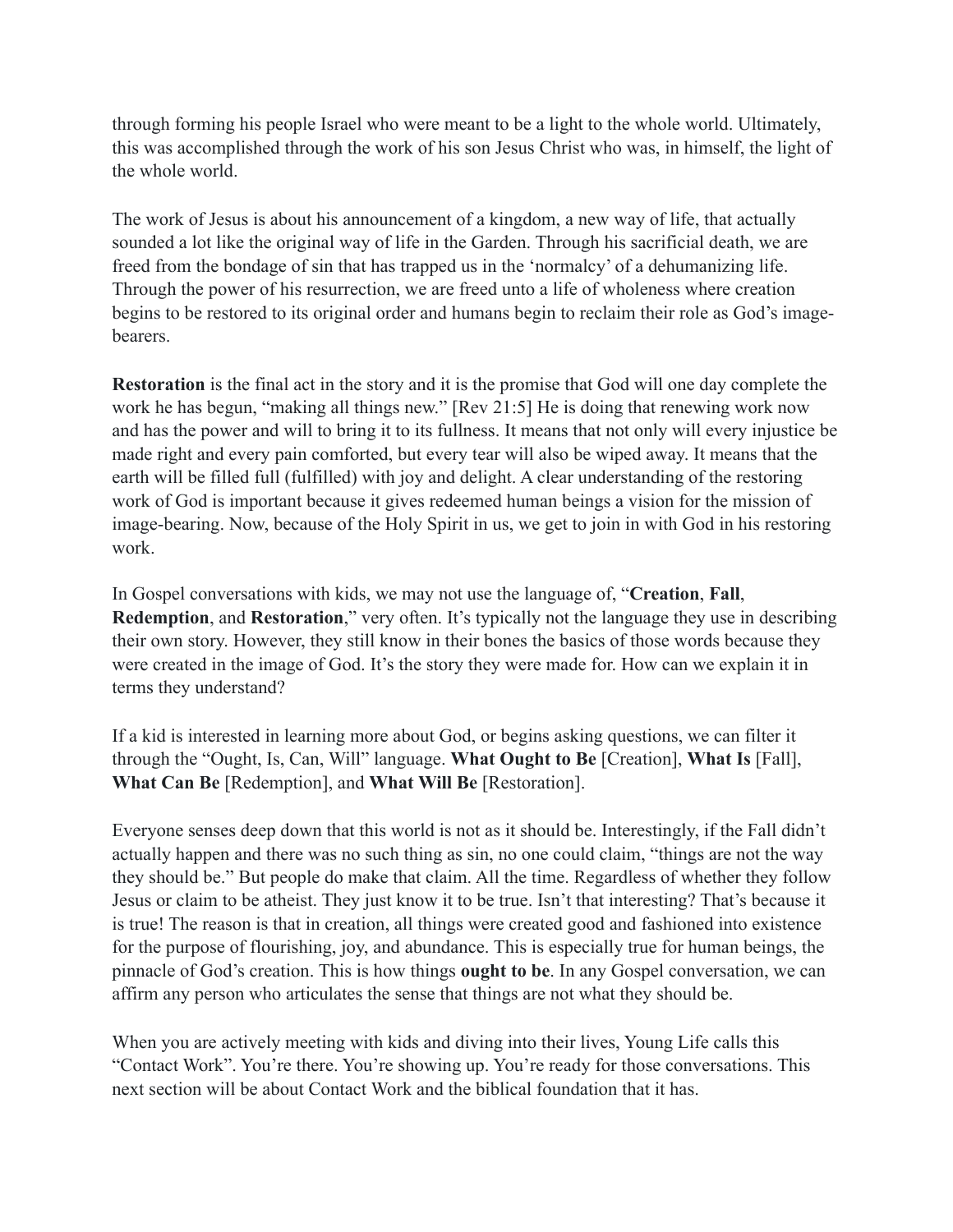The idea of contact work is built on an understanding of how God chose to communicate His character to mankind. John 1:14 says "the Word became flesh and lived for a while among us. We have seen his glory, the glory of the one and only Son, who came from the Father, full of grace and truth." We go to young people for the same reason that Christ came to us - to reveal God to them.

Jesus is our example for contact work. He spent enough time with common people that He was often criticized for being a friend of sinners (Luke 15). He taught that where He spent His time and how He conducted His ministry was an expression of God's passion for the lost. Based on the stories we have of His life, Jesus spent more time with people in the streets and in their homes than meeting them in the synagogue.

Our impetus for contact work, specifically with those furthest out, unaware or uninterested in who Jesus is can be seen in this quote by Pope Francis:

*"You, who work in the field of youth ministry, do valuable work for the Church. You are the ones who accompany young people on their path, helping them to find the way that leads to Christ. More than promoting a series of activities for young people, you walk with them, accompanying them personally in the complex and at times difficult contexts in which they are immersed. And in this connection, a true dialogue can be engaged in by the one who lives a <i>personal relation* with *the Lord Jesus, which overflows into the relation with others."*

We go to young people for the same reason that Christ came to us - to reveal God to them. You must love them because they need love, because God loves them and wants to love them through you. This concept is one you may have to grow into, but with Christ in you, the incarnation is still in process in the world today.

A Biblical basis for contact work can be seen throughout scripture. Below are a few references for you to look up and be familiar with for your next training dialogue. Set aside some time to read through them all, noting what stands out to you and what connections you make with your understanding of contact work.

## **Life of Christ:**

- John 1:10-14
- John 4:1-42
- Luke 5:27-31
- Luke  $15:1-2$
- Matthew 4:19
- Matthew 9:35-38

## **Life of Paul and New Testament:**